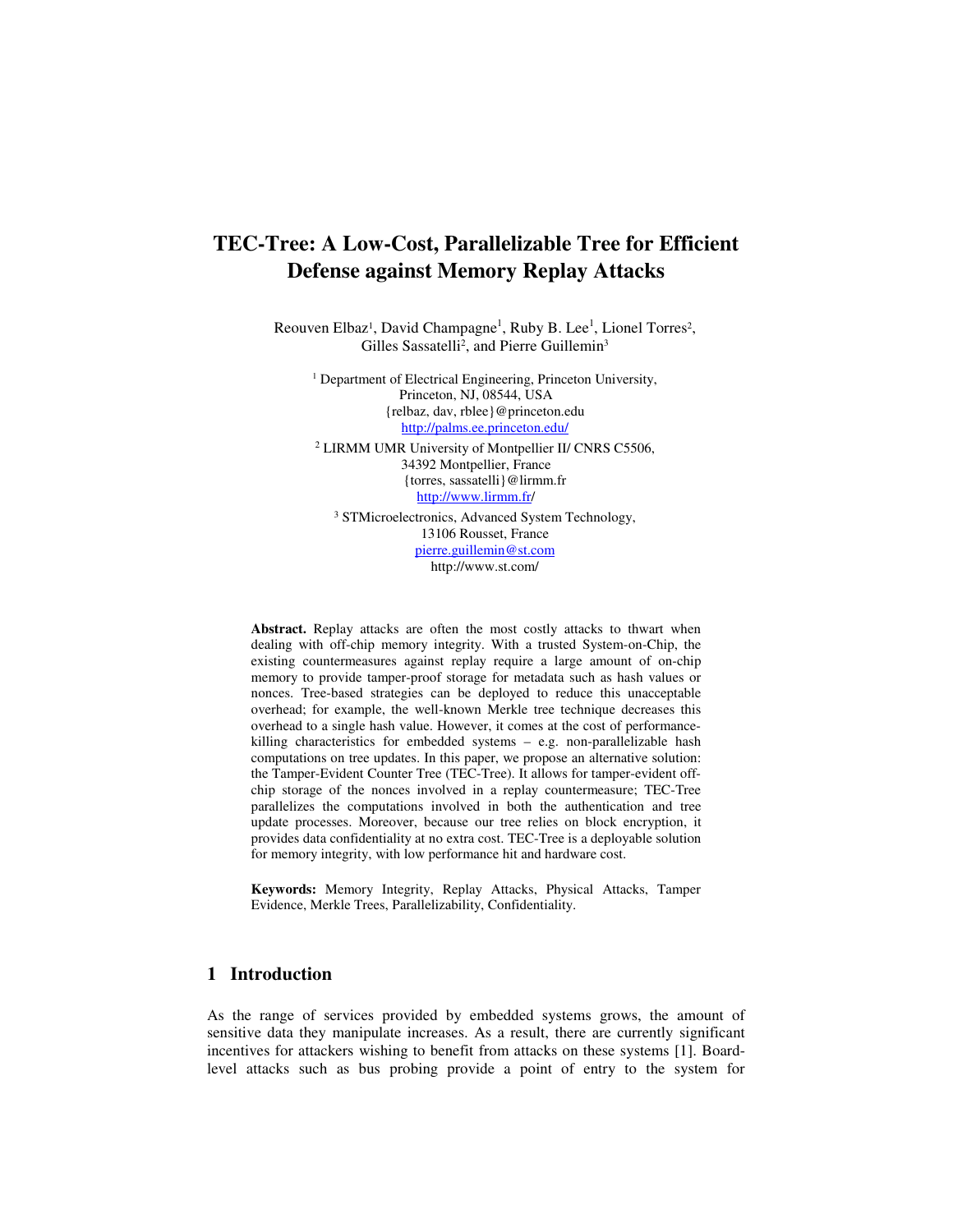adversaries, as shown by the well-known Xbox cracking exploit [2]. Attacks on buses allow retrieving bus data going to or from memory and thus raise the issue of data confidentiality. Typically, encryption schemes are implemented to ensure data confidentiality. However, the attack launched by Markus Kuhn [3] on a bus encryption system demonstrates encryption alone is not enough when an adversary is able to modify or manipulate data without detection. The issue of memory integrity is thus a prime concern in protecting a computing platform against active attackers.

In this paper, we focus on protecting the integrity of data transferred by a Systemon-Chip (SoC) to or from a RAM (Random Access Memory) chip. Our objective is to deploy an efficient mechanism providing a tamper-evident environment to software executing on the SoC: data deletion, corruption or permutation within the system's memory space must be detected before the tampered data is sent to the Central Processing Unit (CPU) pipeline.

When dealing with memory integrity, one of the most costly attacks to thwart is replay – i.e. temporal permutation of a memory block at a given address. Existing techniques allow for easy prevention of replay attacks but are very expensive in terms of on-chip memory overhead: some techniques store on-chip a hash value computed over each memory block written off-chip, while others store on-chip nonces used in MAC (Message Authentication Code) computations or in a block-level AREA (Added Redundancy Explicit Authentication [4]) scheme [5, 6]. The well-known Merkle Tree technique [7, 8, 9] allows reducing the overhead of the countermeasure storing hashes on-chip to a single hash value. However, it comes at the cost of performance-killing characteristics for embedded systems – e.g. non-parallelizable hash computation on tree updates. PAT (Parallelizable Authentication Tree) [10, 11] is another tree technique – based on MACs – reducing the on-chip memory overhead, but allowing for parallel tree updates. However, PAT is patented and has not been implemented or evaluated in our application domain.

In this paper, we propose a fully-parallelizable tree on both read and write operations: the TEC-Tree (Tamper-Evident Counter Tree). Our tree has advantages over both PAT and Merkle Tree and also introduces new concepts for integrity trees. First, the computations involved in this tree scheme are based on block encryption, thus providing data confidentiality for free  $-$  i.e. at no additional cost (performance, hardware, memory overheads) than that already incurred by data integrity verification. Second, our TEC-Tree solution can detect splicing – spatial permutation of memory blocks – and spoofing – arbitrary corruption of memory blocks – immediately after the first level verification of the tree authentication process is completed. This allows for splicing- and spoofing-free speculative execution. Finally, to reduce the frequency of costly re-encryptions due to the overflow of nonces used to provide freshness, we propose using a per-block local counter rather than a global counter of the same size.

The rest of the paper is organized as follows. Section 2 presents our threat model. Section 3 describes existing replay attack countermeasures and the related tree techniques proposed in the literature. In section 4, we detail the TEC-Tree scheme, address SoC implementation issues and provide a security analysis. Section 5 presents an implementation example with estimates of area cost and memory overhead. Finally, Section 6 summarizes the new properties provided by TEC-Tree and gives an overview of our current and future work.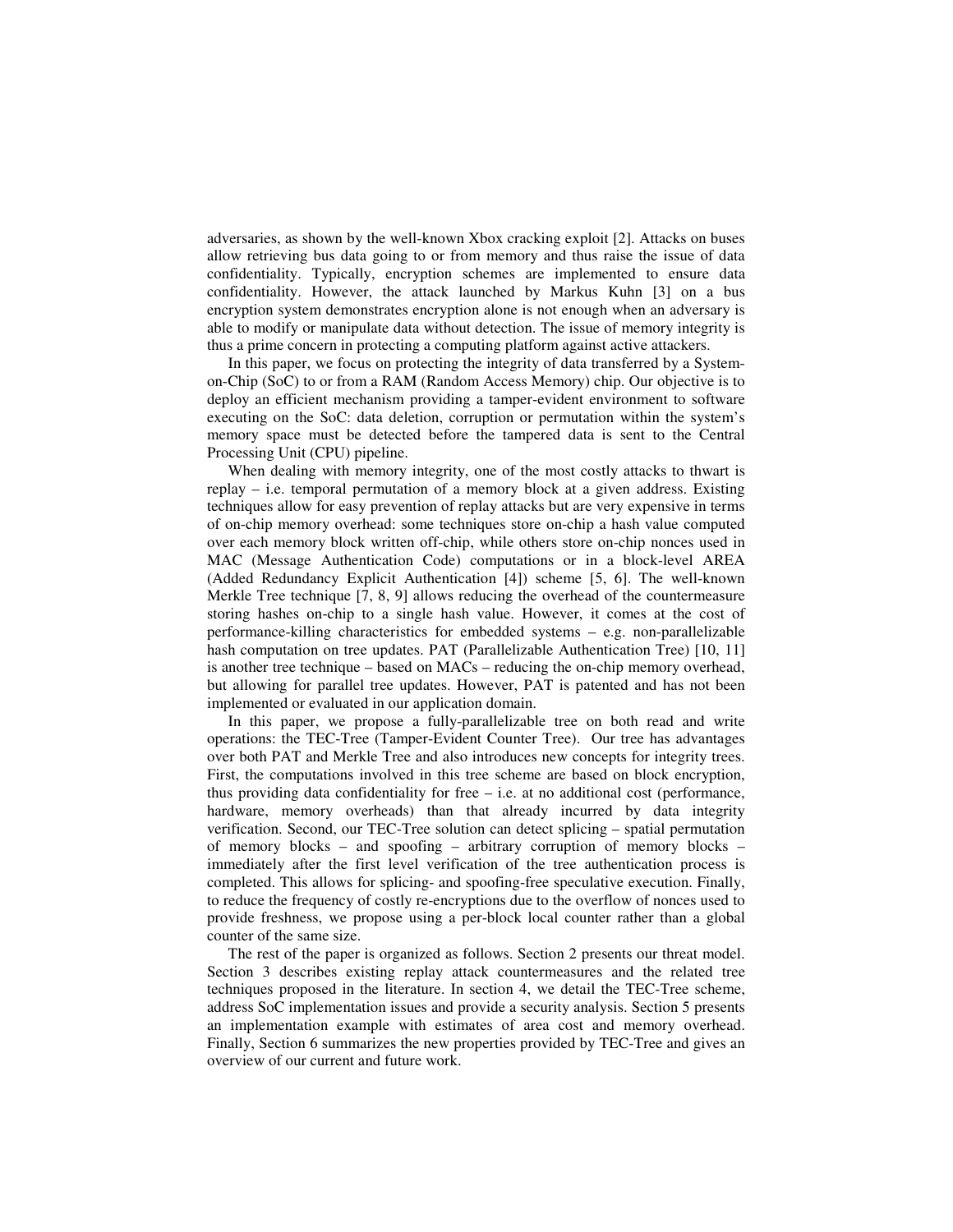# **2 Threat Model**

We assume the protected device is exposed to a hostile environment in which physical but non-invasive attacks are feasible. The main hypothesis of our threat model is that the System-on-Chip (SoC) is resistant to all physical attacks and is thus trusted. Sidechannel and software attacks are not taken into account in this paper; we assume the operating system (OS) or at least the OS kernel is trusted. As a consequence, we consider that on-chip registers and memories cannot be observed or tampered with by an adversary.

In this work, we focus mainly on board-level attacks involving processor-memory (PM) bus probing or memory tampering. Such attacks allow observation of the memory contents and injection of arbitrary data on the PM bus or directly into the memory chip. We are particularly concerned with "Man-in-the-middle" attacks in which an attacker i) first monitors the PM communications to intercept data on the bus or directly reads data from memory (passive attack), ii) and then inserts chosen data on the processor-memory bus (active attack) and thus challenges data integrity. The objective of the attacker could be to take control of the system by injecting malicious code or to constrain the search space in a key or message recovery attack. There are three classes of active attacks – also feasible when data are encrypted – defined with respect to the attacker's possible ways to choose the inserted data:

1*) Spoofing attacks*: the adversary exchanges an existing memory block with an arbitrary fake one.

2) *Splicing or relocation attacks*: the attacker swaps a memory block at address A with a block at address B, where  $A \neq B$ . Such an attack may be viewed as a spatial permutation of memory blocks.

3) *Replay attacks*: a memory block located at a given address is recorded and inserted at the same address at a later point in time; by doing so, the current block's value is replaced by an older one. Such an attack may be viewed as a temporal permutation of a memory block, for a specific memory location.

# **3 State of the Art**

#### **3.1 Memory Integrity Checking Techniques**

In this paper, providing memory integrity for the SoC means ensuring the tamperevidence of the data it stores in external memory, i.e. making sure we can detect when a datum read from memory was spliced, spoofed or replayed. We consider there are three distinct strategies for implementing a memory integrity protection mechanism on a computing platform: i) regular hashes, ii) Message Authentication Codes (MACs) and iii) AREA at the block level [5, 6].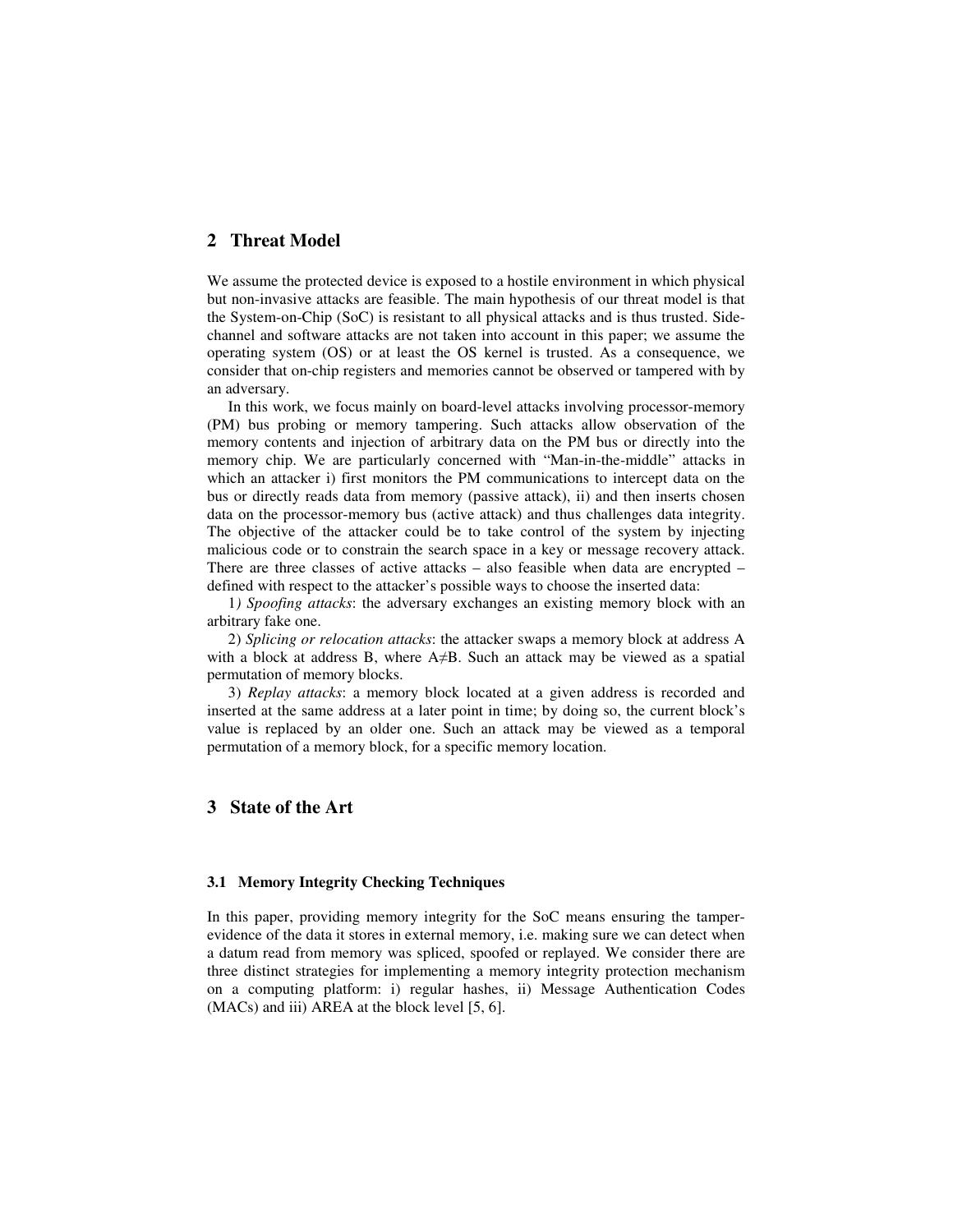**Regular Hashes:** A naïve solution for detecting all types of active attacks is to store on-chip a hash value for each memory block stored off-chip. This way, hashes are inaccessible to adversaries and any corruption in the loaded data is detected. Indeed, detection can be achieved by comparing the hash computed from the loaded block with the on-chip hash.

**MACs:** In the second approach, the SoC computes – for every data block in the protected memory space – a MAC instead of a hash. The key used by the SoC for MAC computation is securely stored on-chip such that only the SoC itself is able to compute valid MACs. As a result, the MACs can be stored in untrusted memory because the attacker is unable to compute a valid MAC over a corrupted data block. In addition to the data contained by the block, the pre-image of the MAC function contains the address of that block and a nonce. This allows protection against splicing and replay attacks. The address precludes an attacker from passing a data block at address A, along with the associated MAC, as a valid (data block, MAC) pair for address B, where  $A \neq B$ . The nonce prevents the replay of a (data block, MAC) pair by distinguishing two pairs related to the same address, but written in memory at different points in time. To allow for re-computation of MACs during read operations and to protect the integrity of the nonces, the nonces can be stored on-chip.

**Block-Level AREA:** This principle – introduced with PE-ICE (Parallelized Encryption and Integrity Checking Engine) in [5] – leverages the diffusion property of block encryption to add the integrity checking capability to this type of encryption algorithm. This is achieved by applying the AREA (Added Redundancy Explicit Authentication [4]) technique at the block level: redundant data (a nonce) is added to each plaintext block before encryption and checked in the decrypted ciphertext block. Upon a memory write, the SoC appends an *n*-bit nonce to the data to be written to memory, encrypts the resulting plaintext block and then writes the ciphertext to memory. The encryption is performed using a key securely stored on the SoC. The SoC decrypts the block it fetches from memory on a read transaction and verifies that the last *n* bits of the resulting plaintext block are equal to the nonce that was inserted by the SoC upon encryption. To recover the nonce on a read operation and to protect its integrity, [5, 6] propose storing the nonce on-chip.

#### **3.2 Tree Techniques**

The techniques presented above prevent the active attacks described in our threat model. However, they incur an unacceptable on-chip memory overhead by requiring storage of references – i.e. hashes or nonces – on-chip to thwart replay attacks. To address this issue, several research efforts suggest applying the memory integrity protection methods recursively on the references so they can be stored off-chip. By doing so, a tree structure is formed and only the root of the tree needs to be stored on the SoC, the trusted area.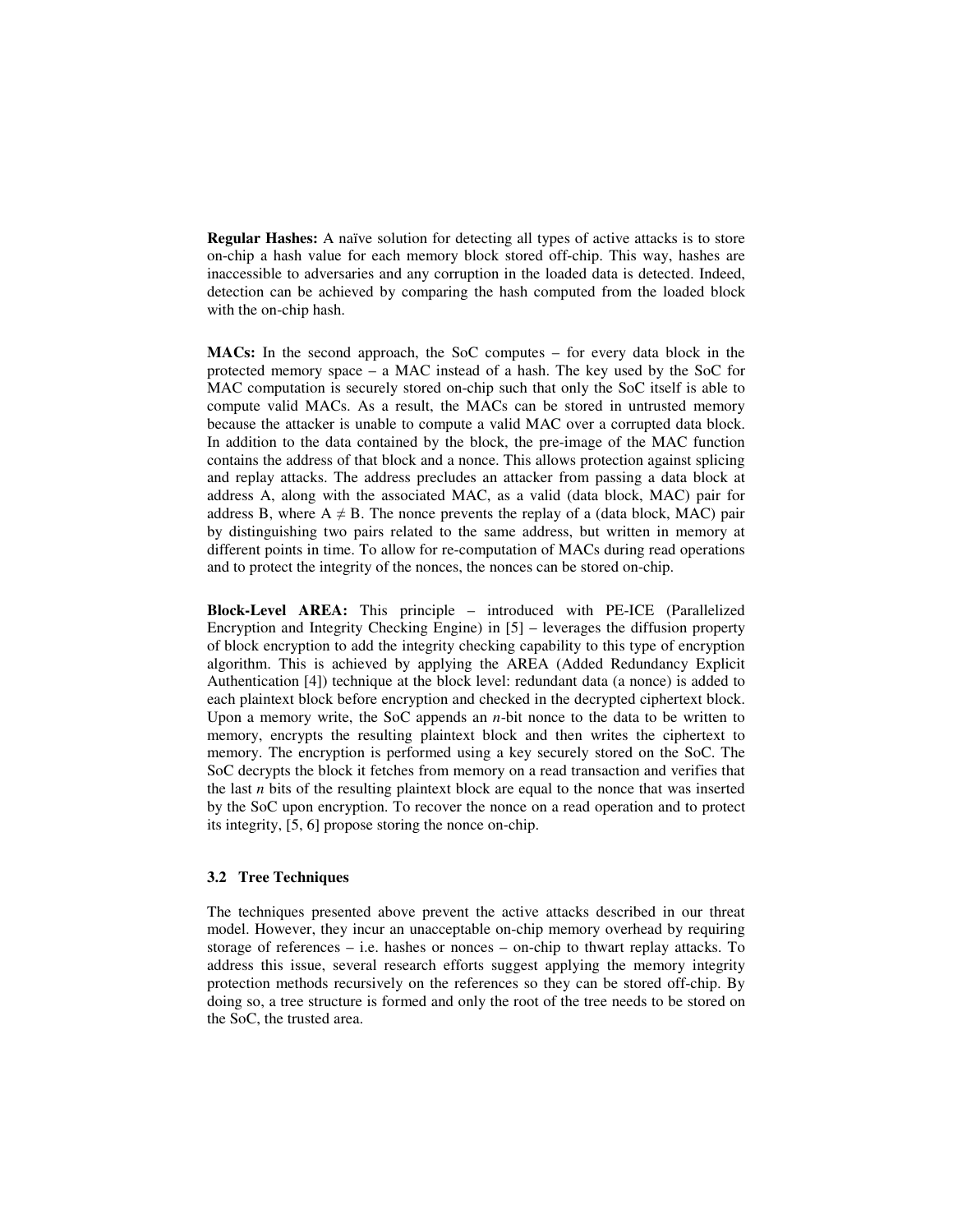**Merkle Hash Trees:** In [8, 9], cryptographic hashes are computed over each data block composing the memory space being protected. We call these hashes *Level 1* hashes. One *Level 2* hash is computed for every group of *A Level 1* hashes. At this stage, *Level 1* hashes can be sent off-chip since *Level 2* hashes – stored on-chip – protect their integrity. This scheme is applied recursively until an *A*-ary hash tree with *L* levels is obtained, at which point a single *Level L* hash – called the root hash – is kept on-chip. This root hash reflects the current valid state of the external memory. The number of hash verifications on a read operation is *L*: each level of hashes must be verified to validate the integrity of the data read from memory. On read operations, the hash computations are parallelizable during the integrity checking process. On write operations however, updates to the tree are a sequential – and thus high-latency – process: the computation of a new hash value in the tree must be completed before the update of the related hash in the upper level can start.

**Parallelizable Authentication Tree (PAT):** To reduce the on-chip memory overhead of a replay defense mechanism based on MACs, [10] computes a tree of (MAC, nonce) pairs and only keeps the root of that tree on-chip. To allow for parallelizable updates to the tree, [10] does not directly compute higher level MACs using lower level MACs as a pre-image. Instead, the pre-image of each MAC in the tree consists of the nonce associated to this MAC and the nonce in the upper level. With this approach, the root of the MAC tree is a simple nonce stored on-chip.

**Our Approach:** TEC-Tree, the tree scheme proposed in this paper, solves the issue of on-chip nonce storage that was problematic in [5, 6]. Similarly to [10], our tree is parallelizable on both read and write operations: all computation required for checking or updating a tree branch involves data which are generated independently from a tree level to another. However, our tree has advantages over [10] and [7]. Our parallelizable tree can detect splicing and spoofing attacks as soon as the first check is completed. Even if tree computations are parallelizable, memory bus transactions remain a sequential process allowing only a certain number of tree levels to be checked or updated concurrently. Quick detection of spoofing and splicing is important in reducing the risks involved with speculative execution  $[8, 12]$  – a strategy in which data and instructions are sent to the processor pipeline before tree authentication is completed. Moreover, since we rely on block encryption to construct our tree, TEC-Tree provides data confidentiality at no extra cost: without any additional impact on latencies, using the hardware already in place for integrity protection and by sharing the integrity metadata (off-chip memory overhead).

# **4 TEC-Tree – Tamper-Evident Counter Tree**

TEC-Tree is a practical and low-cost solution to efficiently prevent active attacks challenging memory integrity – including replay attacks – for SoC embedded systems. We first describe how TEC-Tree protects the integrity of individual data blocks from the memory space using nonces. Then we explain how the protection method is applied recursively to those nonces in order to form a hardware-rooted tree.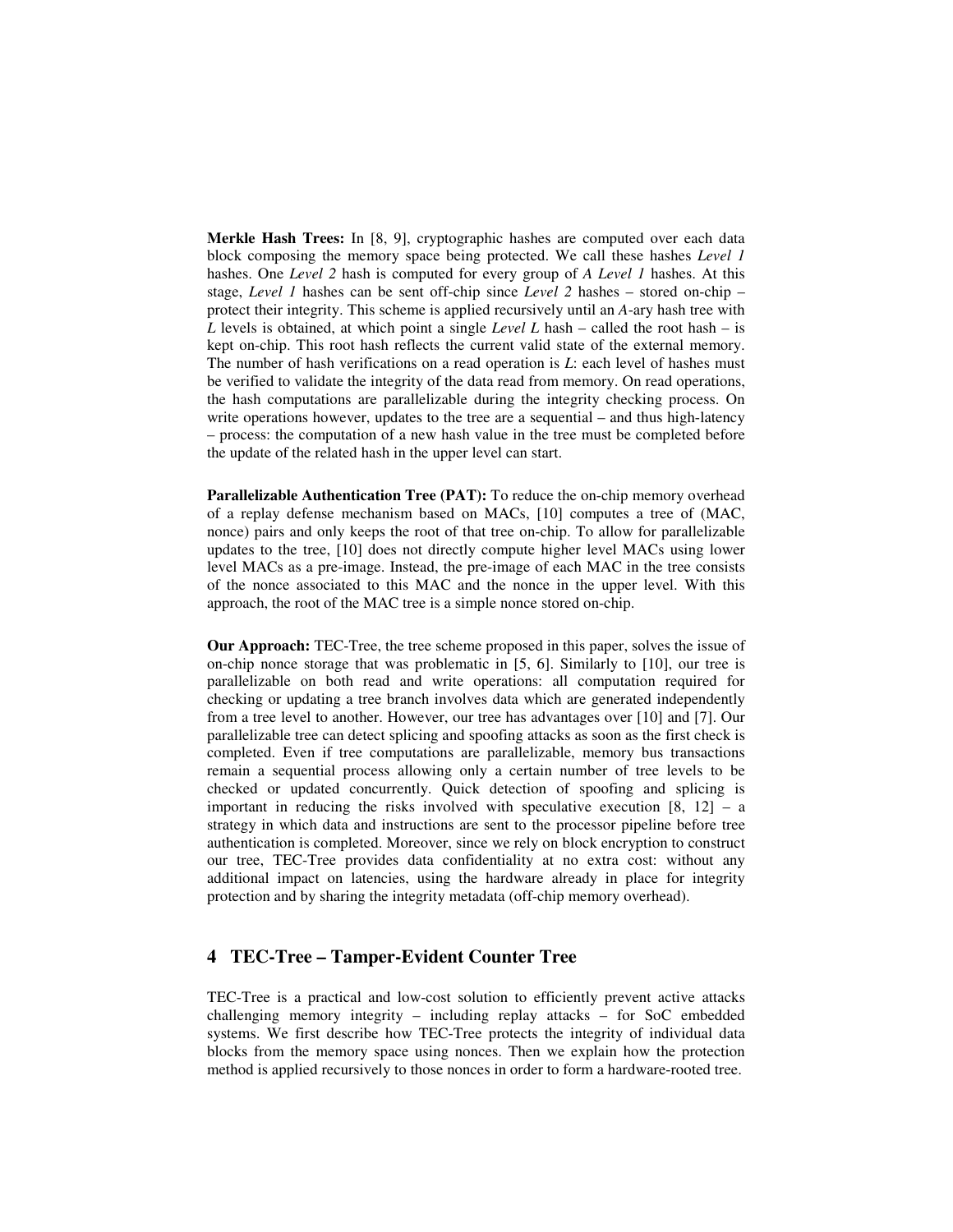#### **4.1 Protecting Data**

As in [5, 6], the protection of data integrity in our TEC-Tree scheme relies on the diffusion property identified by Shannon [13] for block ciphers to be considered as secure. Theoretically, a block cipher must be indistinguishable – from the point of view of an adversary without the key – from a random permutation with equiprobable outputs, meaning that the redundancy in the statistics of the plaintext has to be dissipated in the statistics of the ciphertext. Once a block encryption is performed, the resulting position and value of each bit in a ciphertext block C are a function of all bits of the corresponding plaintext block P and of the key. In this paper, the block cipher used for TEC-Tree processes *b*-bit blocks under a secret key K.  $E_K$  and  $D_K$ refer respectively to the encryption and decryption functions under key K.

In TEC-Tree, P is in fact composed of an  $l_p$ -bit data block  $D$  – hereafter called a payload – and an *n*-bit nonce N ( $P = D\|N$ ), also called tag; after encryption with a block cipher, it is impossible to identify the ciphered versions of D and N within the ciphertext block  $C = E_K(P)$ . Moreover, if a C' is derived by flipping a single bit in C, there is a large probability that the last *n* bits of the plaintext  $P' = D_K(C')$  will be different from N. This probability depends on the nonce size *n*. The number of possible plaintext blocks with the same N resulting from the decryption of a tampered  $\tilde{C}$  is equal to  $2^{b-n}$ . Hence the probability that N remains the same after decryption is  $1/2^n$  (=  $2^{b-n}$  /  $2^b$ ). As we explain in the security analysis later in this paper, with a reasonable nonce size, this probability becomes sufficiently low to resist spoofing attacks. In the rest of this paper, we use the term data chunk (DC) to refer to an atomic block loaded from memory for authentication; the size of a DC is *b* bits, the size of blocks processed by the underlying block cipher. We call this authentication technique *block-level AREA*.

**Reading and Writing DCs.** Similarly to [5, 6], the previous property of ciphers is used as follows in TEC-Tree to add the integrity checking capability to the block encryption of data chunks:

On *write operations*, the data D provided by the processor – or coming from the last level of on-chip cache on a cache line eviction – is concatenated with the *n*-bit nonce N to produce a plaintext block P to be processed by a block cipher in ECB (Electronic Code Book) mode. The encryption provides confidentiality since it is performed by the SoC using a key it securely stores in an on-chip register. We ensure that N is a "Number used ONCE" by making it equal to the address of the block concatenated with an *r*-bit counter. Initially zero, a counter is incremented by one every time a block is written by the SoC. Using a counter to generate nonces requires changing the encryption key whenever the counter reaches its limit; replacing the encryption key requires a re-encryption of the entire memory space. Since such massive re-encryption is expensive, and since we want to keep counter width reasonably small, we cannot use a single *r*-bit global counter to generate all nonces – i.e. a counter which is incremented on every write to memory. Instead, we use an *r*-bit counter per chunk to ensure the occurrence of counter overflows – and thus the reencryption of the memory space – remains a rare event. We characterize such a counter as "local" in opposition to "global" because it is dedicated to a specific chunk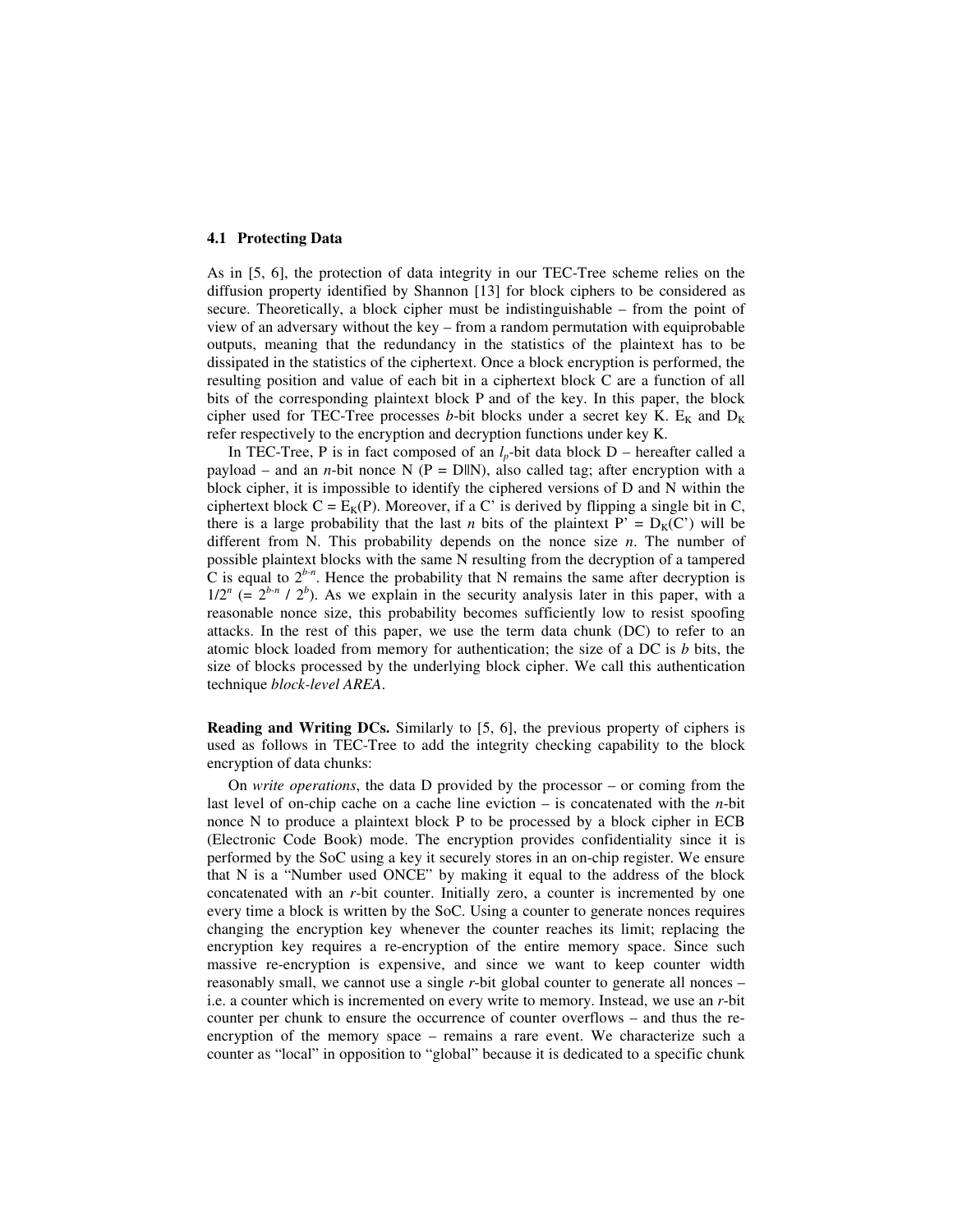and because it is incremented only when this chunk is updated. By doing so, we extend the lifetime of the encryption key with respect to the implementation of an *r*bit global counter<sup>1</sup>. Note that even when local counters have the same value, the address contained in tags ensures that those tags remain nonces. After the generation of N, the SoC encrypts this unique (D, N) pair and writes the resulting *b*-bit ciphertext block to memory. A plaintext data chunk is depicted in Figure 1. Note that the entire data chunk: data, address and counter, is encrypted as a single block before being stored in external memory.

On *read operations*, a *b*-bit ciphered data chunk C is loaded from memory and decrypted by the SoC. The last  $n$  bits of the resulting plaintext block – which we designate by  $N'$  – are compared to N, the nonce initially used by TEC-Tree to compute C and which was regenerated on-chip. If N' does not match N, it means that at least one bit of C has been modified during its transmission on the bus or while stored in off-chip memory. When this happens, our integrity verification mechanism raises a "memory integrity" exception to alert the processor of the memory corruption.



**Fig. 1.** Layout of a Data Chunk (DC) before encryption

The challenge lies in regenerating the correct nonces on read operations in order to perform the integrity checks. The approach proposed by [5, 6] is to store on-chip – in a dedicated memory – the counter part of the nonce values generated on write operations. These counter values are tamper-proof since they are stored on the SoC and thus within the trust boundary. However, this strategy incurs an unacceptable increase in on-chip memory capacity: [6] shows that protecting 1GB of RAM with a 32-bit counter requires 256MB of on-chip memory. Our approach, which we discuss next, reduces this overhead by securely storing counter values off-chip.

#### **4.2 Storing Counter Values Off-Chip**

 $\overline{a}$ 

To allow for off-chip storage of counter values while ensuring their tamper-evidence, we apply the block-level AREA scheme, discussed above, to those values, without requiring additional hardware. We concatenate counter values used to authenticate contiguous data blocks into a payload  $P<sub>L</sub>$  to which we append a nonce N. We then encrypt the plaintext block  $P = P_L \parallel N$  to obtain the ciphertext C, which we send to external memory; we store on-chip the counter part of the nonce (CTR in Figure 2). In

<sup>&</sup>lt;sup>1</sup> Note that this does not apply if the global counter is *n*-bit i.e. the size of the nonce. However, removing the address from the nonce precludes the splicing-free and spoofing-free speculative execution property which is highlighted in the security analysis.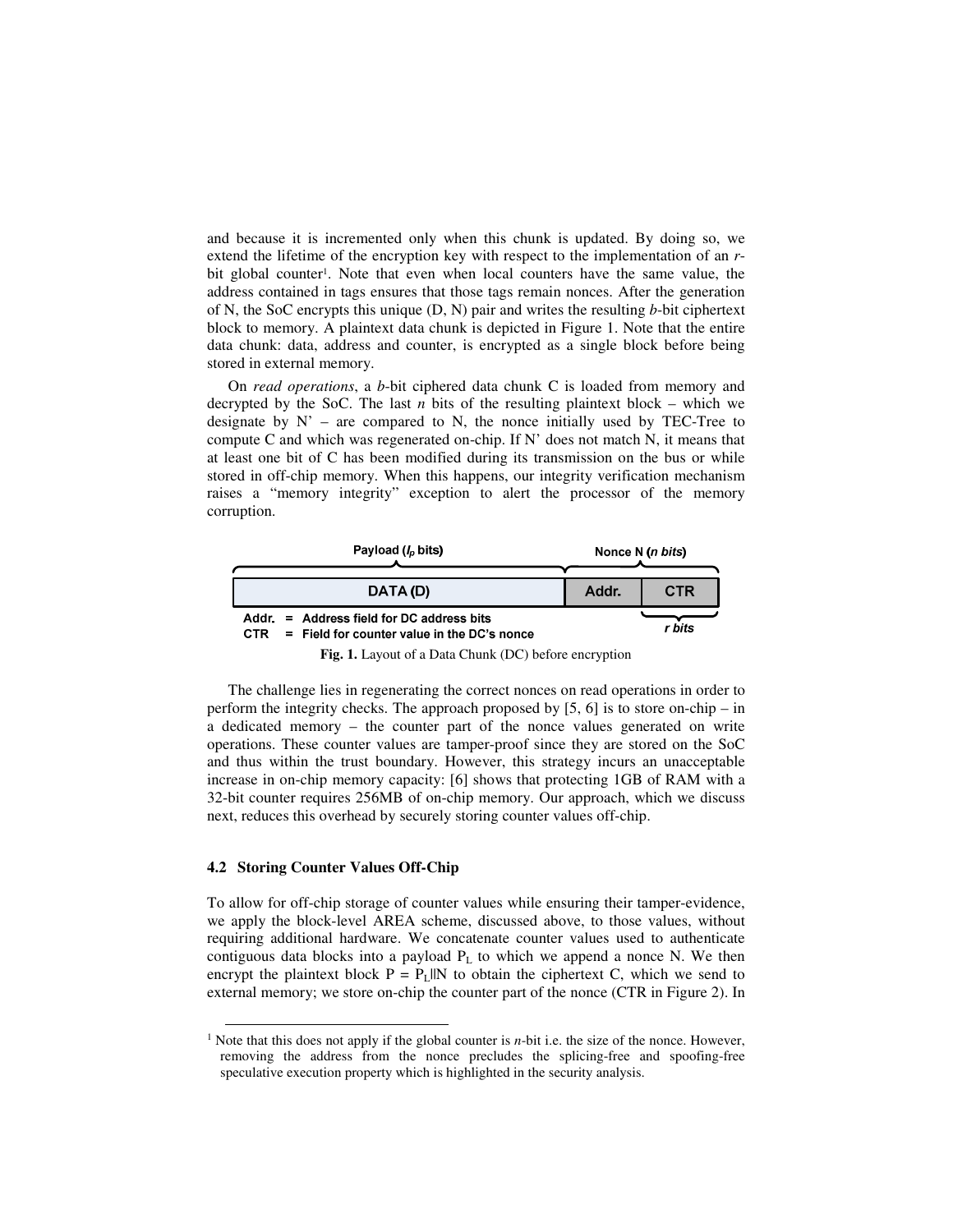the rest of this paper, we call such a plaintext block P a Counter Chunk  $(CC)^2$ . Figure 2 shows a counter chunk CC. Note that the entire CC – payload (concatenated DC counters), and nonce (address and counter) – is encrypted as a single block before being stored in external memory.

| Payload $P_L$ ( <i>lp</i> bits) |                  |                                                                                                                                                                     |                  | Nonce N (n bits) |            |
|---------------------------------|------------------|---------------------------------------------------------------------------------------------------------------------------------------------------------------------|------------------|------------------|------------|
| CTR <sub>1</sub>                | CTR <sub>2</sub> |                                                                                                                                                                     | CTR <sub>4</sub> | Addr.            | <b>CTR</b> |
| r bits                          | CTR.<br>CTR      | Addr. = Address field for the CC address bits<br>$=$ Field for i <sup>th</sup> counter value in the CC's payload<br>= Field for the counter value in the CC's nonce |                  |                  |            |

**Fig. 2.** Layout of a Counter Chunk (CC) before encryption

The number *A* of counter values fitting in a CC payload depends on the payload size  $(l_p$ -bit) and on the counter width *r*. The formula for *A* is as follows:

$$
A = \left\lfloor \frac{l_p}{r} \right\rfloor \qquad \text{Where } \left\lfloor X \right\rfloor \text{ denotes } X \text{ rounding down.}
$$
 (1)

Off-chip storage of the counters allows for a reduction of the on-chip memory overhead by a factor *A*. Since this reduction is insufficient in most cases, we recursively apply the block-level AREA scheme to the on-chip counter values until only one counter value – called the trusted counter value – remains on-chip, thus obtaining an *A*-ary tree of tamper-evident counter values. The main objective of this tree we call TEC-Tree is to reduce the on-chip memory overhead to a single counter value while providing full memory integrity and faster detection of splicing and spoofing attacks.

### **4.3 TEC-Tree**

 $\overline{a}$ 

A TEC-Tree is an *A*-ary tree<sup>3</sup> with data chunks (DC) as leaves and counter chunks (CC) as intermediate nodes. Each element of the TEC-Tree is *b*-bit long. The data to protect are contained in the DCs, which are the leaves of the tree. Each intermediate node or CC in the tree is used to authenticate, using the block-level AREA, the *A* leaves or *A* nodes below itself – its *A* children. The root chunk of the tree is authenticated using the trusted counter value kept on-chip. Each DC is composed of an  $l_p$ -bit data payload and an *n*-bit nonce; each CC is composed of *A r*-bit counter values and an *n*-bit nonce. Figure 3 depicts a 3-level, 4-ary TEC-Tree. Arrows in the figure go from a node to the counter part of the nonce which protects that node.

 $2<sup>2</sup>$  It is important to note that there is no need to store the whole nonce of the contiguous DCs in the counter chunks (CC) since the address part of the nonce is generated by the processor whenever the chunk is accessed.

<sup>&</sup>lt;sup>3</sup> In this section as in the rest of this paper, we consider that all the trees we work with are balanced – i.e. each node in the tree has the same number of children.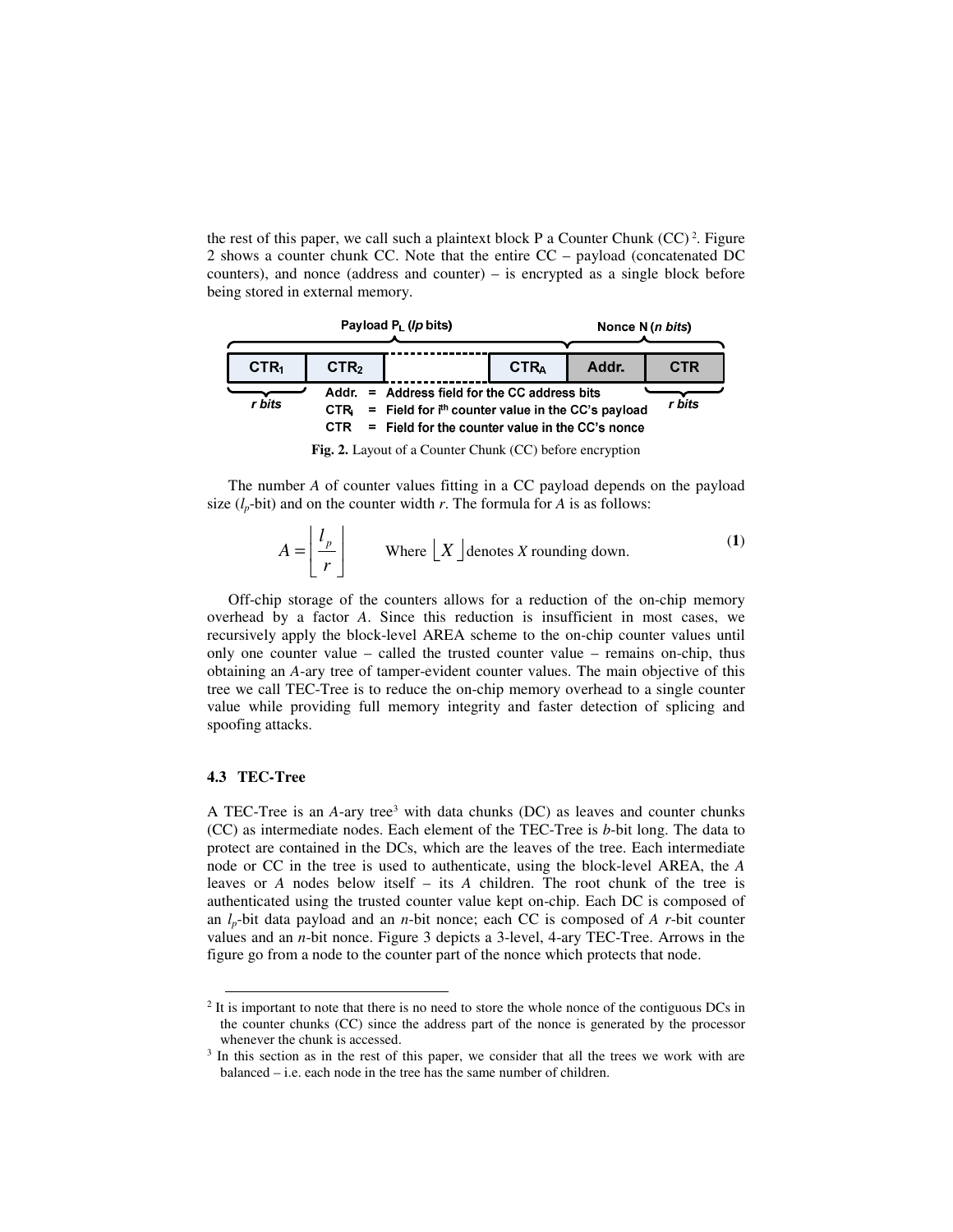

**Fig. 3.** A 3-level, 4-ary TEC-Tree

**TEC-Tree at Run-Time.** The function ReadAndCheck and WriteAndUpdate of Figure 4 describe how TEC-Tree works at run-time when data is read or written from memory, respectively.

On *read operations*, the data chunk at address *addr0* containing the data to be read is loaded on-chip and decrypted. The parent chunk is also fetched and decrypted to retrieve the counter value required – in addition to  $\alpha d d\tau$  – to reconstitute the DC's nonce. Authentication of the DC is performed by comparing the reconstituted nonce to the last *n* bits of the plaintext resulting from the decryption of the DC. If the two values match, the data is forwarded to the processor for speculative execution while the rest of the chunks on the branch from the DC to the root chunk are authenticated. To do so, the procedure described previously is recursively applied to parent nodes until the root of the tree is authenticated. If a nonce mismatch is detected at any point during the verification of the branch, an integrity checking exception is raised to warn the processor. Once the chunks on the branch from the DC to the root chunk are loaded, all decryption operations can be performed in parallel since the chunks are deciphered using a block cipher in ECB mode. The number of nonce verifications *V* required to complete the authentication process – and thus the number of chunks to load and decrypt during that process – is  $V = L+1$ , where *L* is the number of levels of the TEC-Tree. *L* is easily computed from  $Nb_r$  – the number of data chunks – and from the tree's arity *A*:  $L = \log_{A}(Nb_r)$ . The unit increment to *L* is due to the check of the TEC-Tree's root chunk using the on-chip trusted counter value.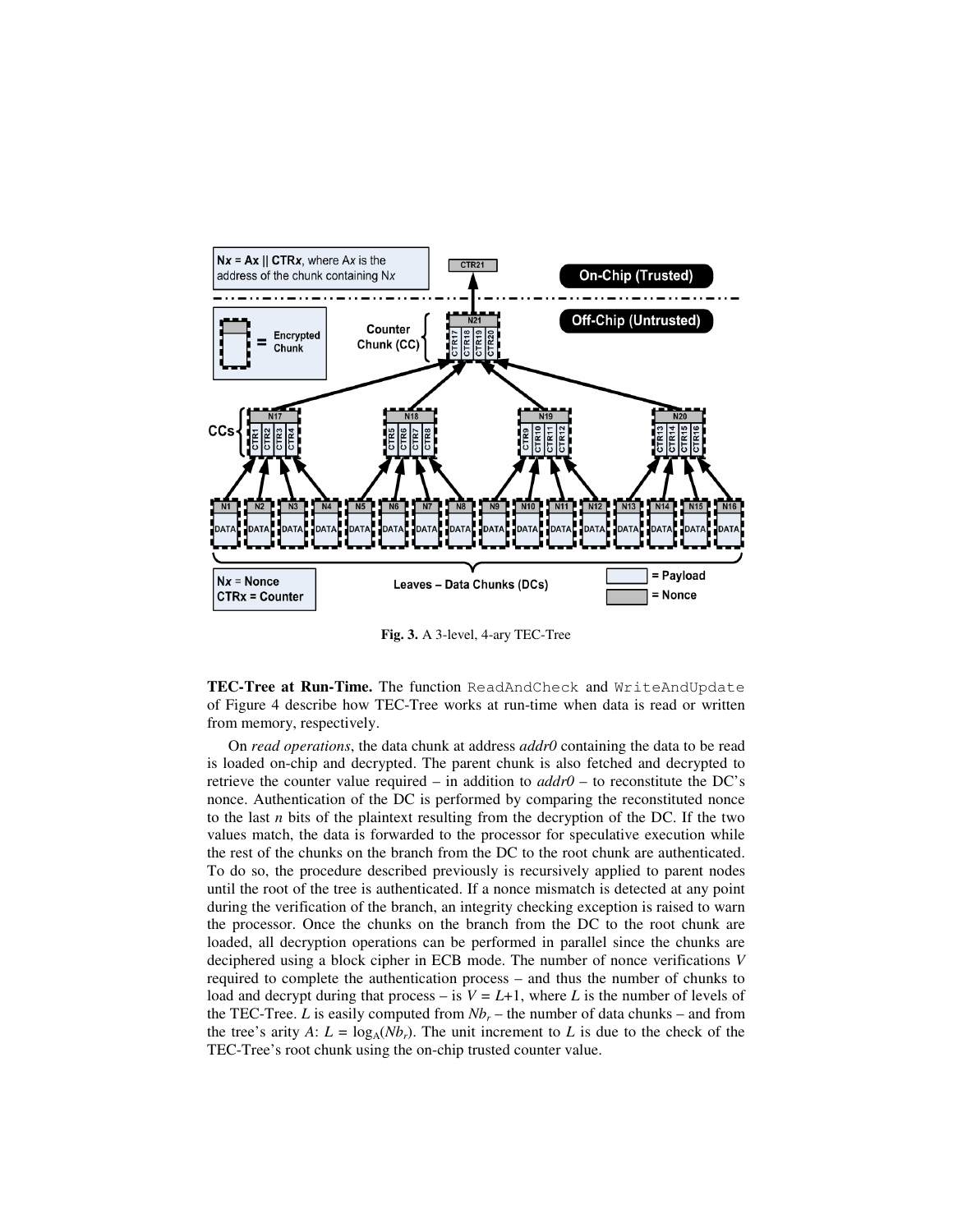```
addr is the CPU address of the data to read or write
     –– addri
is the physical address of a chunk at level i
    –– L is the number of levels in the TEC-Tree. 
    We define the following functions: 
     — ParentFromChild(addr<sub>i</sub>) is a function which – given as an input the address addr<sub>i</sub> of
     a chunk X at level i - returns the address addr_{i+1} of X's parent chunk. If addr_i is the address
    of the root, the function returns -1. 
      –– DC_ADDR(addr) is a function computing a DC address from addr. 
     –– REF_NONCE(addr, P) returns addr || CTR, where CTR is retrieved from P. When P = -1, 
    the function uses the on-chip counter as CTR. 
      –– ADDR(P) returns the address field of plaintext chunk P's nonce 
     –– COUNTER(P) returns the counter field of plaintext chunk P's nonce 
     –– UpdateCCPayload(addr, P) returns P updated with X's counter incremented, where X is 
    P's child chunk at address addr. 
    ReadAndCheck(addr) 
      addr0
 = DC_ADDR(addr) 
       FOR (i = 0, i = L, i++)IF i = 0 — first level of the tree \Leftrightarrow leaves
            1. Load C_0, the DC at addr_0 from memory
            2. Load C_1, the parent CC at addr_1 := ParentFromChild(addr<sub>0</sub>)
            3. Compute P_0 := D_K(C_0) and P_1 := D_K(C_1)4. IF addr0 ≠ ADDR(P0
) THEN ERROR –– first check against splicing and spoofing
            ELSE send P_0 to CPU — speculative execution
            5. IF NONCE(P_0) \neq REF_NONCE(addr_0, P_1) THEN ERROR
         ELSE IF i \neq L — authentication of intermediate RC in the tree
1. Load C_{i+1}, the parent CC at addr_{i+1} := ParentFromChild(addr_i)
            2. Compute P_{i+1} := D_K(C_{i+1})3. IF addr_i \neq \text{ADDR}(P_i) THEN ERROR
4. IF NONCE(P_i) \neq REF NONCE(addr_i, P_{i+1}) THEN ERROR
         E LSE - i = L: the root of the tree is reached
        1. IF addr_i \neq \text{ADDR}(P_i) THEN ERROR
        2. IF (NONCE(P_i) \neq REF_NONCE(addr_i, -1)) THEN ERROR
    WriteAndUpdate(addr, new_data) 
        ReadAndCheck(addr) –– Load, decrypt and authenticate all chunks
        For (i = 0, i = L, i++)IF i = 0 — update data in DC
     1. Compute U_0 := E_K(new\_data \parallel addr_0 \parallel \text{COUNTER}(P_0) + 1)2. Store U_0 to memory at addr<sub>0</sub>
         ELSE IF i \neq L — update counters in CCs
     1. Compute U_i := E_K(UpdateCCPayload(addr<sub>i-1</sub>, P_i) || addr<sub>i</sub> || COUNTER(P_i) + 1)
      2. Store Ui
 to memory at addri
         ELSE - i = L: the root of the tree is reached
              1. On-Chip Counter := \text{COUNTER}(P_i) + 1
```
**Fig. 4.** Pseudo-Code for TEC-Tree Checks and Updates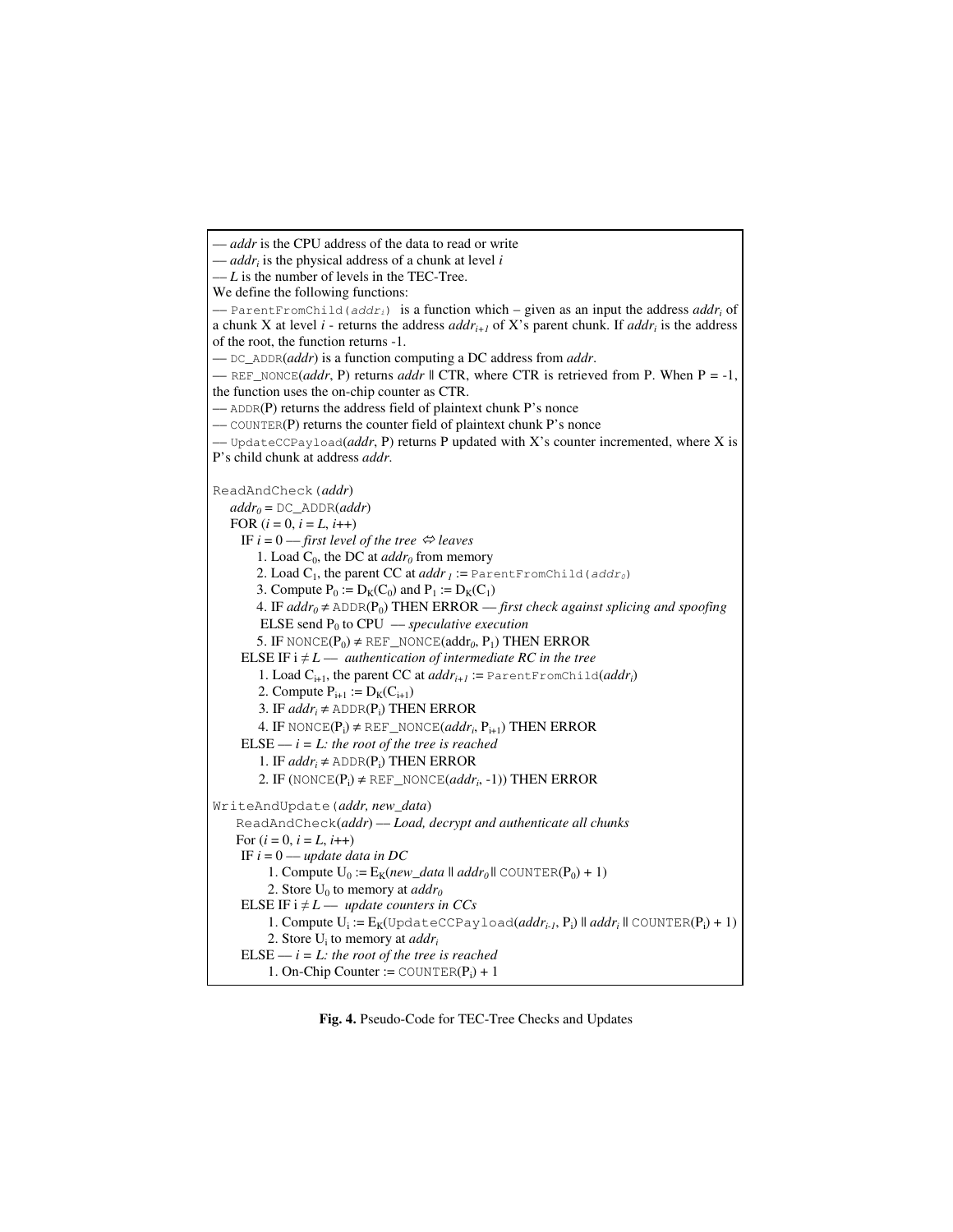On *write operations*, the Data Chunk (DC) to be written is loaded, decrypted and authenticated using the parent Counter Chunk (CC), loaded immediately after the DC. Then, the DC's payload is updated, concatenated with a new nonce – the chunk's address concatenated to the incremented counter value CTR –, encrypted and written off-chip. The payload of the parent CC must then be updated with the new value of CTR. This process is done for all parents to update the trusted on-chip value. Note that all loaded chunks must be authenticated before being updated. This is done to preclude adversaries from injecting a fake chunk before the write, with the aim of corrupting parts of the chunk which are not affected by the write. As on read operations, the number of chunks to update is equal to *V*. Assuming that all chunks required to update the tree are on-chip, the computations involved in the update process are parallelizable: ECB decryptions can be done in parallel and so can the reencryptions.

**Security Analysis.** TEC-Tree implements ECB mode to encrypt chunks. The weak point of this encryption mode is that a given plaintext block always yields the same ciphertext block upon encryption with a given key. This could leak some information to an adversary regarding the chunk's contents. In our scheme however, each encrypted chunk contains a nonce, so the same ciphertext block never occurs twice.

Moreover, our threat model considers an adversary can only access off-chip data. Thus, for spoofing attacks the adversary can only modify ciphertext blocks. As mentioned in Section 4.1, attacks consisting in the insertion of random ciphertext or the tampering with certain ciphertext bits succeed with probability  $1/2^n$ , where *n* is the bit width of the nonce. An adversary able to predict – without knowledge of the key – the effect of ciphertext bit manipulations on chosen bits in the plaintext (e.g. nonce bits) implies the underlying block cipher is broken.

Splicing attacks are detected as soon as a DC decryption is done by checking the address bits included in the nonce: when a chunk is spliced, the address the SoC uses to fetch the chunk does not match the bits extracted from the address field in the decrypted spliced chunk. Similarly to spoofing attacks, an adversary able to predict – without knowledge of the key – the effect of ciphertext bit manipulations on the address field of the plaintext implies the underlying block cipher is broken.

Checking address bits upon decryption of a DC thus allows for detection of splicing attacks before the DC's data payload is forwarded to the CPU pipeline. Spoofing attacks are also detected just after a DC decryption by applying the blocklevel AREA scheme with the address bits as redundancy. Since our scheme does not forward spliced or spoofed data to the pipeline, we say it provides splicing- and spoofing-free speculative execution. This way when the pipeline executes speculatively over data for which the tree authentication process has not terminated, we reduce the risk of such a speculative execution to the occurrence of a replay attack. This is not true for a hash tree since an adversary is able to compute intermediate nodes for spliced and spoofed data chunks.

For replay attacks, the intrinsic property of the nonce  $-$  i.e. uniqueness during the lifetime of an encryption key – ensures that the first non-replayed chunk in the authentication branch in the tree allows detection of the attack; if all chunks of this branch are replayed; the attack is detected by the last verification, which involves the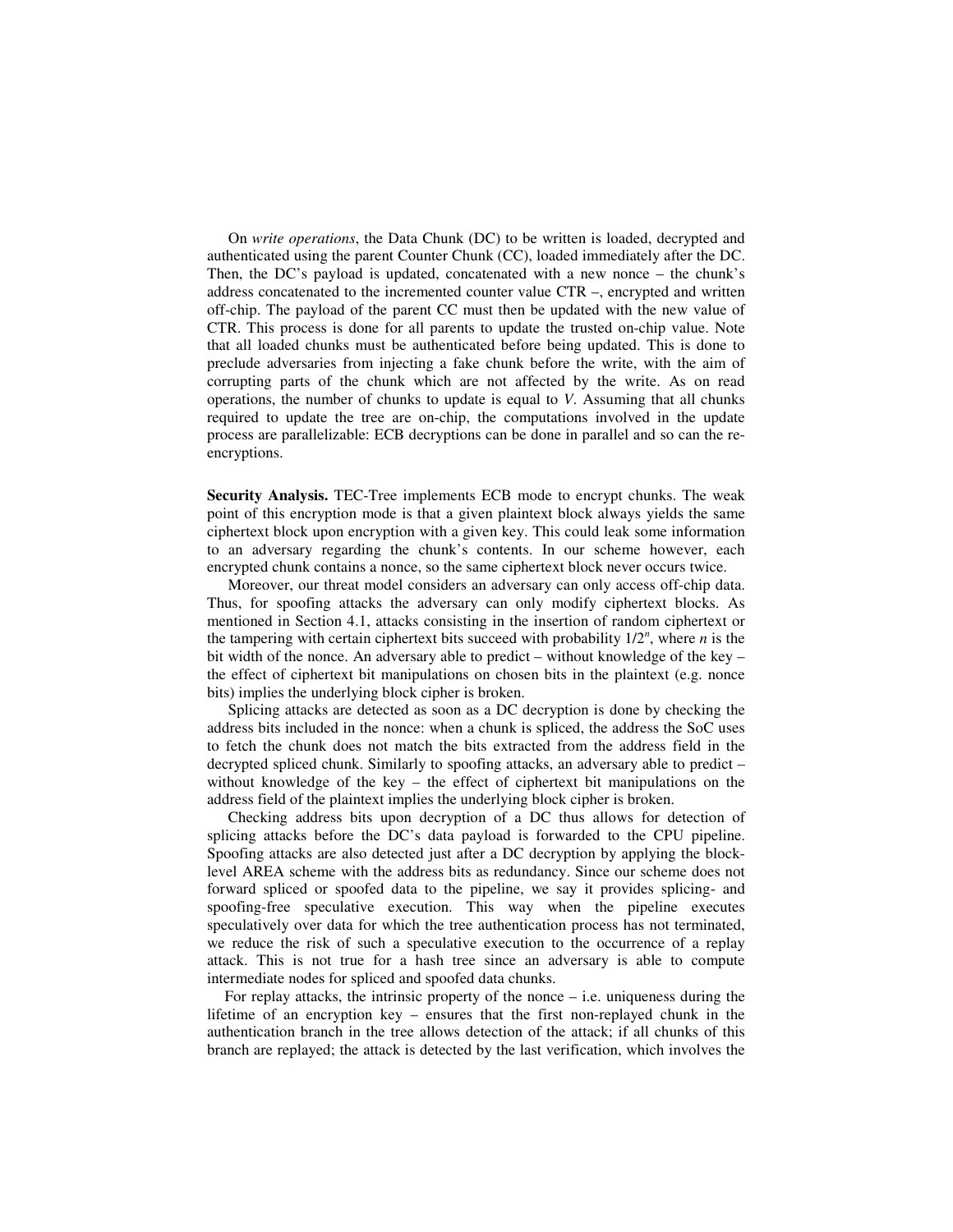trusted counter value. This value being stored on-chip it cannot be tampered with or replayed.

**Memory cost.** The off-chip memory overhead of the TEC-Tree scheme corresponds to the amount of memory required to store the counter chunks and the nonces for the encryption of data chunks. The overhead incurred by the nonces in the DCs is defined by the ratio  $n/l_p$ , the bit widths of nonces and payloads respectively. The overhead incurred by the construction of an *A*-ary tree over a set of leaves is 1/(*A*-1) [8]. In our case, this overhead is applied to DC leaves. Therefore, the memory overhead  $O<sub>Tree</sub>$  of TEC-Tree is of:

$$
O_{Tree} = \frac{1}{A - 1} \left( 1 + \frac{n}{l_p} \right) + \frac{n}{l_p} = \frac{l_p + nA}{l_p(A - 1)}
$$
(2)

**Address of the parent chunk.** For an efficient implementation of TEC-Tree, the address calculation for data chunks and counter chunk parents along the authentication branch must be straightforward. Because we protect the physical address space, the address computation may not be handled by the CPU core itself. The addressing shift due to the nonce bits contained in DCs and the CC parent addresses are computed on-the-fly by TEC-Tree hardware logic. For the sake of clarity, this paper considers that the entire physical memory space is protected by our scheme and that the memory stores the CCs starting at address 0, followed by the DCs at address *AS*. We assume the operating system ensures these addresses from 0 to *A<sup>S</sup>* are not accessed by software.

To address data and counter chunks, we adapt the method presented in [8]: all elements of a balanced tree are numbered consecutively starting from 0 at the root up to the leaves, as depicted in Figure 5 for a 4-ary tree. The position (i.e. number) of a parent node can easily be found by subtracting one from the position of one of its children, dividing the result by the arity and then rounding down.



**Fig. 5.** Numbering of payloads

We now introduce the payload tree concept. A payload tree is formed by stripping the data and counter chunks of a TEC-Tree from their nonces, while keeping the same relationships between the nodes. The white parts of the TEC-Tree nodes in Figure 3 – along with the existing arrows – form a payload tree.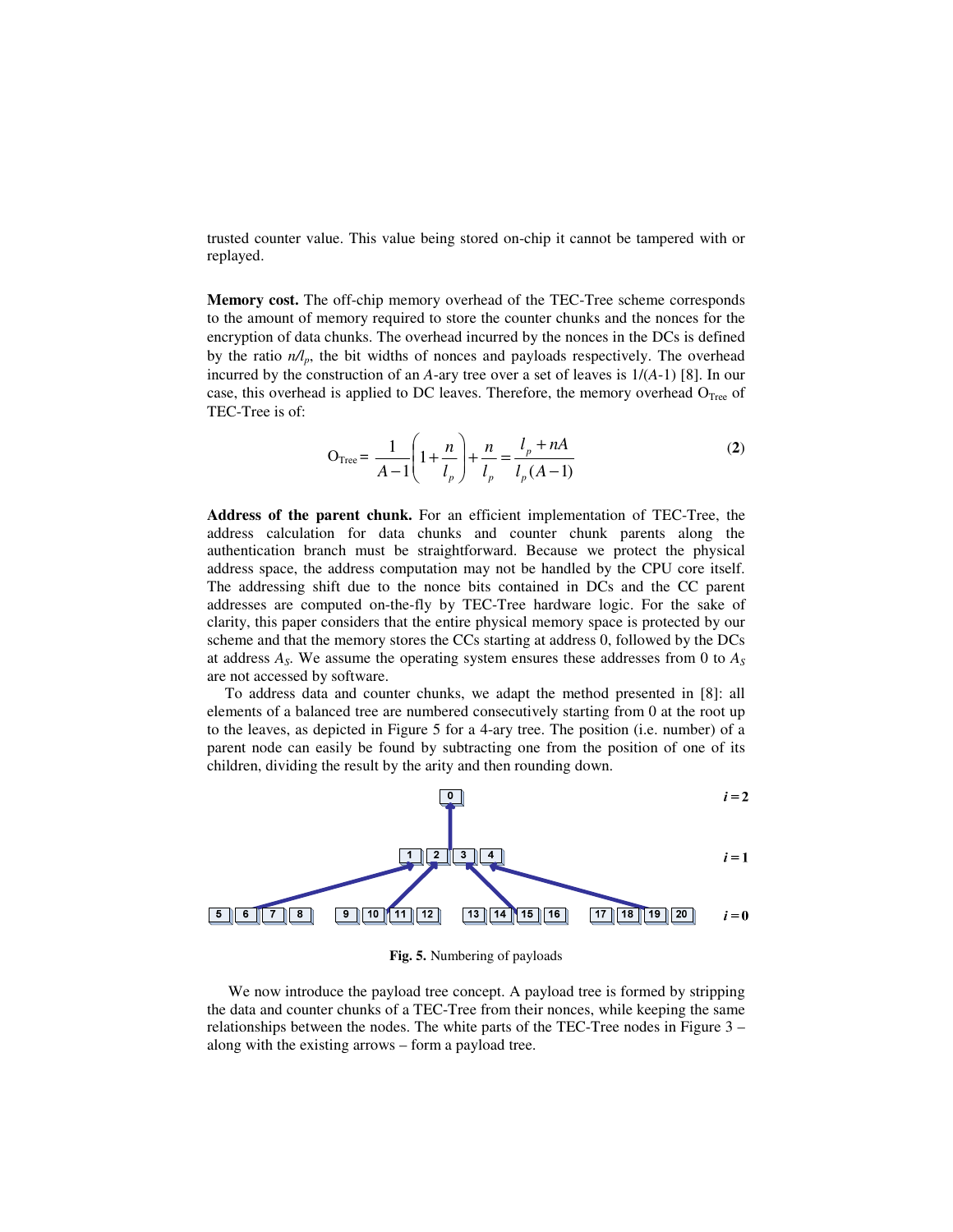Let  $A_{CPU}$  be the address provided by the CPU; the position  $P_0$  of a payload leaf in the payload tree is:

$$
P_0 = \frac{(A_s + A_{CPU})}{l_{pb}}
$$
 where  $l_{pb}$  is  $l_p$  expressed in bytes. (3)

Applying the addressing scheme from [8] to the payload tree, the position of a parent payload  $P_i$  in the  $i^{\text{th}}$  level of the payload tree is recursively computed from the position of its child  $P_{i-1}$  or from the position  $P_0$  of the payload leaf to authenticate:

$$
P_i = \left\lfloor \frac{P_{i-1} - 1}{A} \right\rfloor \quad \text{or} \quad P_i = \left\lfloor \frac{P_0 - i}{A^i} \right\rfloor \tag{4}
$$

When  $P_i$  becomes negative, this means the TEC-Tree root has been reached and the authentication must be done using the trusted counter value.

From a position computed with the equation above, the physical address  $ADD_{DC}$  of a data chunk corresponds to the location of the  $P_0^{th}$  block of  $l_{pb} + n_b$  bytes (chunk size) in memory, where  $n<sub>b</sub>$  is the nonce width in bytes. Similarly, the physical address *ADD*<sub>*CC(i)*</sub> of a counter chunk corresponds to the location of the  $P_i^{th}$  block of  $l_{pb} + n_b$ bytes in memory.

$$
ADD_{CC(i)} = P_i \times (l_{pb} + n_b) \quad \text{and} \quad ADD_{DC} = P_0 \times (l_{pb} + n_b) \tag{5}
$$

Note that  $l_{pb}$ ,  $n_b$  and A must be powers of 2 to allow a straightforward hardware computation of addresses.

### **5 Implementation Example**

The proposed implementation of TEC-Tree uses the Rijndael algorithm [14] processing 192-bit blocks. A chunk before encryption is composed of a 128-bit payload ( $l_p$  = 128) and a 64-bit nonce ( $n$  = 64). We concatenate a 32-bit address to a 32-bit counter  $(r = 32)$  to produce the nonce. The result is a 4-ary TEC-Tree.

With a 64-bit nonce, the probability for an adversary to wage a successful spoofing attack is only  $1/2^{64}$ . The address bits in the tag ensure that the whole physical address space is protected against splicing when considering a 32-bit address space. Moreover, the use of a nonce in this TEC-Tree scheme prevents replay attacks while requiring only 32 bits of secure on-chip storage.

[6] shows that block-level AREA with the maximum throughput implemented with the Rijndael algorithm (192-bit blocks) consumes 80K gates on a platform with a 2:1 CPU to memory bus frequency ratio. Since the hardware required to implement the TEC-Tree scheme is the same as the one required to implement the standalone block-level AREA technique, a TEC-Tree also consumes 80 Kgates.

The main overhead of TEC-Tree is the 2x increase in off-chip memory. PAT – which also offers parallelizability on write operations  $-$  has the same 2x off-chip memory overhead but does not provide data confidentiality.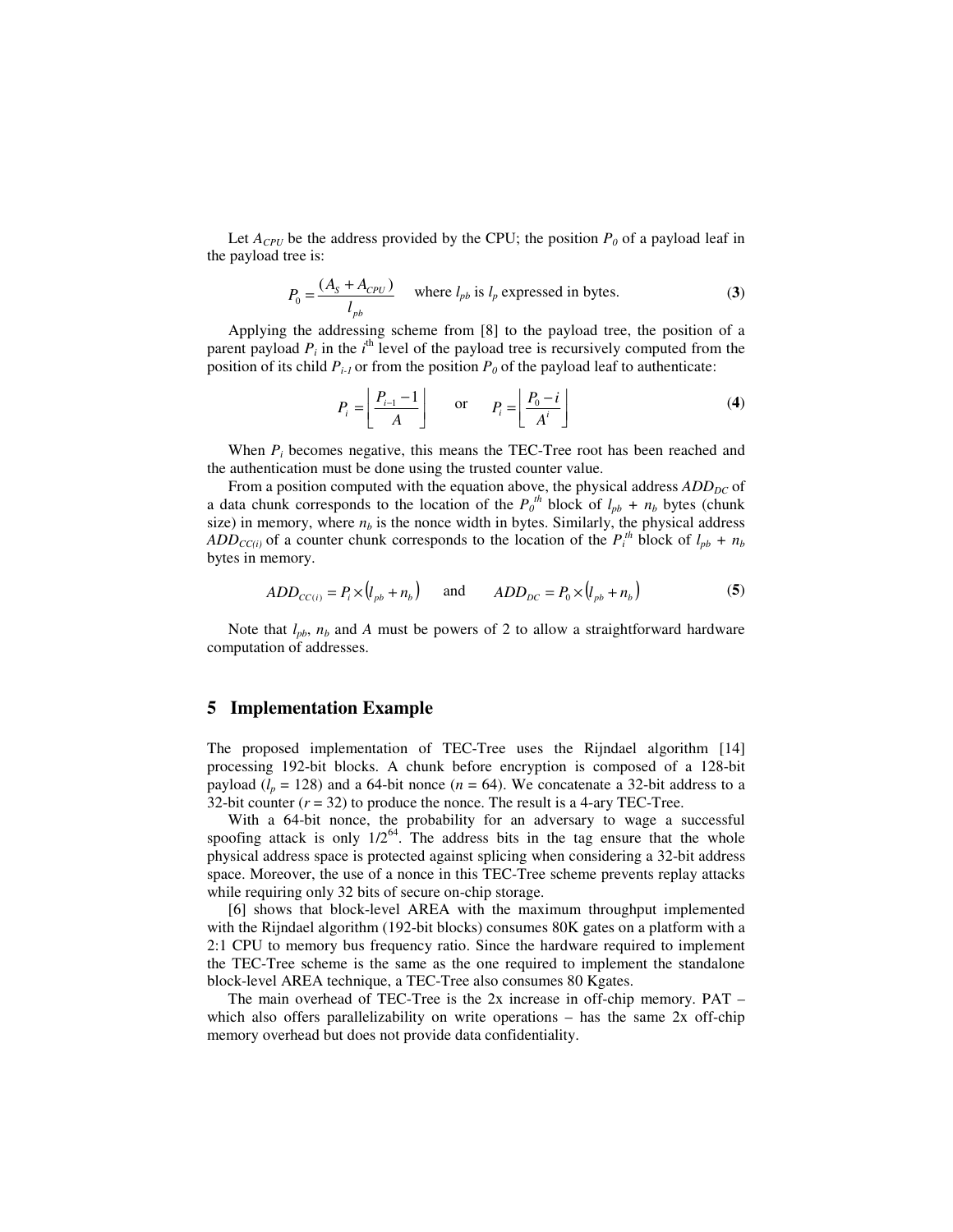# **6 Conclusion**

This paper presents TEC-Tree, a novel technique providing memory integrity with insignificant on-chip memory requirements – i.e. a single counter value. As opposed to the schemes based on Merkle Trees, TEC-Tree is fully parallelizable on both read and write operations. Moreover, a benefit of our approach over existing integrity tree techniques is that the TEC-Tree provides data confidentiality at no additional hardware, performance and memory costs – and without the information leakage that typically results from ECB encryption. Our solution also provides a new security property for implementations using speculative execution: the TEC-Tree ensures detection of splicing and spoofing attacks before sending read data to the processor pipeline. Considering these benefits, implementing TEC-Tree for memory integrity in commercial embedded devices is a more viable solution than Merkle Trees or PAT.

Ongoing work includes the deployment of TEC-Tree to provide memory integrity with a secure processor architected with our threat model in mind.

**Acknowledgments.** This work was supported in part by DARPA and NSF Cybertrust 0430487 and 0636808, DoD and NSF ITR.0326372.

#### **References**

- 1. P. Kocher, R. B. Lee, G. McGraw, A. Raghunathan, and S. Ravi, "Security as a New Dimension in Embedded System Design", Proceedings of the Design Automation Conference (DAC), pp. 753-760, June 2004
- 2. A. Huang, "Keeping Secrets in Hardware the Microsoft Xbox Case Study", MIT AI Memo, 2002.
- 3. M. G. Kuhn, "Cipher Instruction Search Attack on the Bus-Encryption Security Microcontroller DS5002FP", IEEE Trans. Comput., vol. 47, pp. 1153–1157, October 1998.
- 4. C. Fruhwirth, "New Methods in Hard Disk Encryption", Institute for Computer Languages, Theory and Logic Group, Vienna University of Technology, 2005.
- 5. R. Elbaz, L. Torres, G. Sassatelli, P. Guillemin, M. Bardouillet and A. Martinez, "A Parallelized Way to Provide Data Encryption and Integrity Checking on a Processor-Memory Bus", Proceedings of the 43rd Design Automation Conference DAC, July 2006.
- 6. R. Elbaz "Hardware Mechanisms for Secured Processor Memory Transactions in Embedded Systems", PhD Thesis, University of Montpellier, December 2006.
- 7. R. C. Merkle, "Protocols for Public Key Cryptography", IEEE Symp. on Security and Privacy, pages 122–134, 1980.
- 8. B. Gassend, G. E. Suh, D. Clarke, M. van Dijk, and S. Devadas, "Caches and Merkle Trees for Efficient Memory Integrity Verification", Proceedings of Ninth International Symposium on High Performance Computer Architecture, February 2003.
- 9. C. Yan, B. Rogers, D. Englender, Y. Solihin, and M. Prvulovic, "Improving Cost, Performance, and Security of Memory Encryption and Authentication", Proc. of the International Symposium on Computer Architecture, 2006.
- 10.W. E. Hall and C. S. Jutla. Parallelizable authentication trees. In Cryptology ePrint Archive, December 2002.